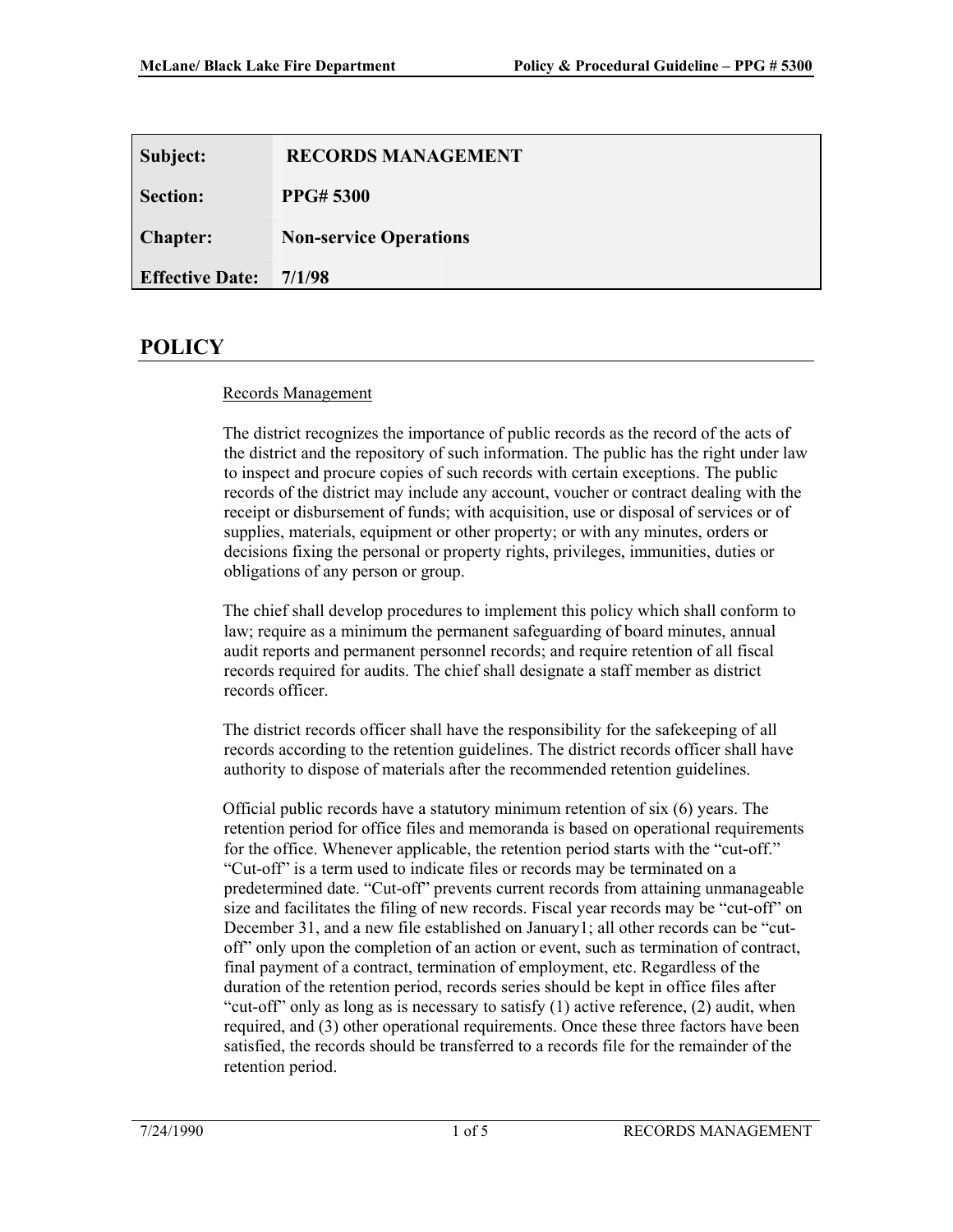General records retention schedule:

#### **ADMINISTRATION**

Policy and procedure directives Permanent Ordinance and resolutions Permanent Commissioner's minutes Permanent Legal opinions Permanent Administrative working files  $2 \text{ years} +$ General correspondence 2 years Transitory correspondence 90 days Contracts and agreements 6 years after

## **FISCAL REPORTS AND AUDITS**

- 
- Preliminary budget 3 years 3 years Budget or appropriation requests 3 years Annual estimate of revenue and Expenditures 3 years 3 years Annual report of fiscal officer 6 years Budget status report Until after audit Daily report on receipts and Disbursements Until after audit State examiner's reports 6 years 6 years

### **ACCOUNTING- GENERAL**

General ledger 6 years 6 years Accounts payable ledger 6 years Accounts receivable ledger 6 years Appropriations and expenditures ledger 6 years Bonded debt ledger 6 years 6 years Equipment operation cost ledger 6 years after payment

General journal 6 years 6 years Cash disbursement journal 6 years 6 Bond and coupon register 6 years 6 Distribution of expenditures Until after audit Voucher register Until after audit Register of funds remitted to fiscal officer Until after audit Vouchers 6 years 6 years Receipts 6 years 6 years Revenue bonds and coupons 6 years 6 years Travel requests and vouchers 6 years 6 years

### **Records Title Retention Period**

termination

#### **Records Title Retention Period**

- Final budget 6 years after budget year
	-

by district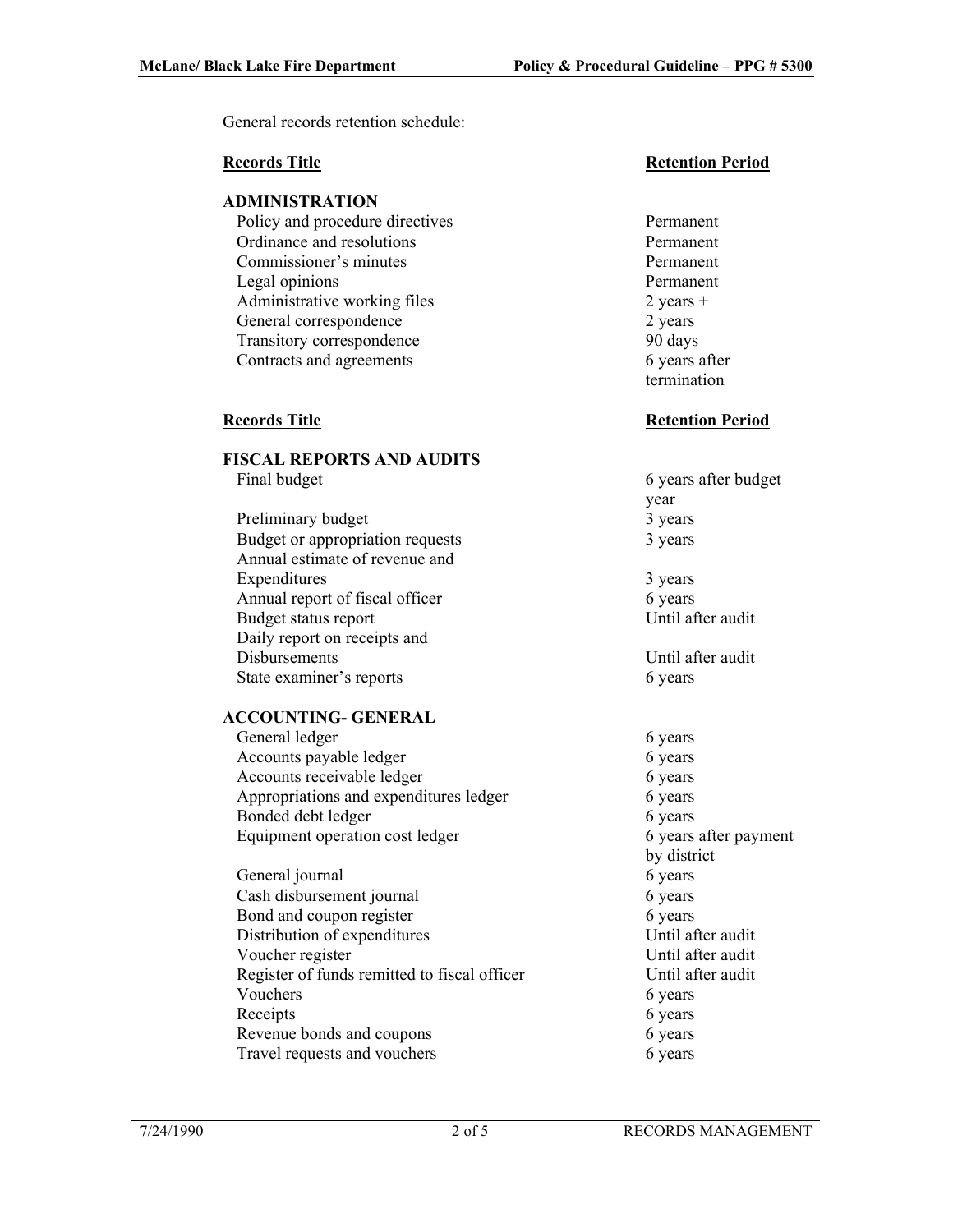#### **ACCOUNTING- BANKING**

Bank account reconciliation records 1 year after audit Bank deposit book checking/savings 6 years after last entry Bank deposit slips Until after audit Bank statements Until after audit Cancelled checks/warrants 6 years 6 Check/warrant register 6 years 6 Check stubs or duplicates 1 year after audit Designation of depository 6 years after

Statement of bond or other Collateral security 1 year after final

#### **ACCOUNTING- INSURANCE**

Accident and sickness insurance policies 6 years after expiration Automobile insurance policies 6 years after expiration Burglary, robbery or theft policies 6 years after expiration Fidelity and surety policies 6 years after expiration Fire insurance policies 6 years after expiration Liability insurance policies 6 years after expiration Life insurance policies 6 years after expiration Worker's compensation 6 years after expiration

### **ACCOUNTING- PAYROLL**

Payroll procedures Permanent Health and welfare claims 6 years 6 years Monthly salary postings Permanent Withholding exemption certificates 4 years after superseded Withholding statements 4 years 4 4 years Labor and Industries payroll 1 year after audit Medical industries reports 1 year after audit OASI reports 1 year after audit Payroll register Permanent Garnishment records 6 years after

Time cards Time cards and the cards and the cards and the cards and the card of the card of the card of the card of the card of the card of the card of the card of the card of the card of the card of the card of the card o LEOFF retirement reports 3 years LEOFF transmittal reports 3 years LEOFF unfounded liability reports Until after audit LEOFF information files Until after audit LEOFF correspondence 3 years

#### **ACCOUNTING- PURCHASING**  Bid files 6 years; unsuccessful-

termination

### **Records Title Retention Period**

- 
- satisfaction/termination

until after audit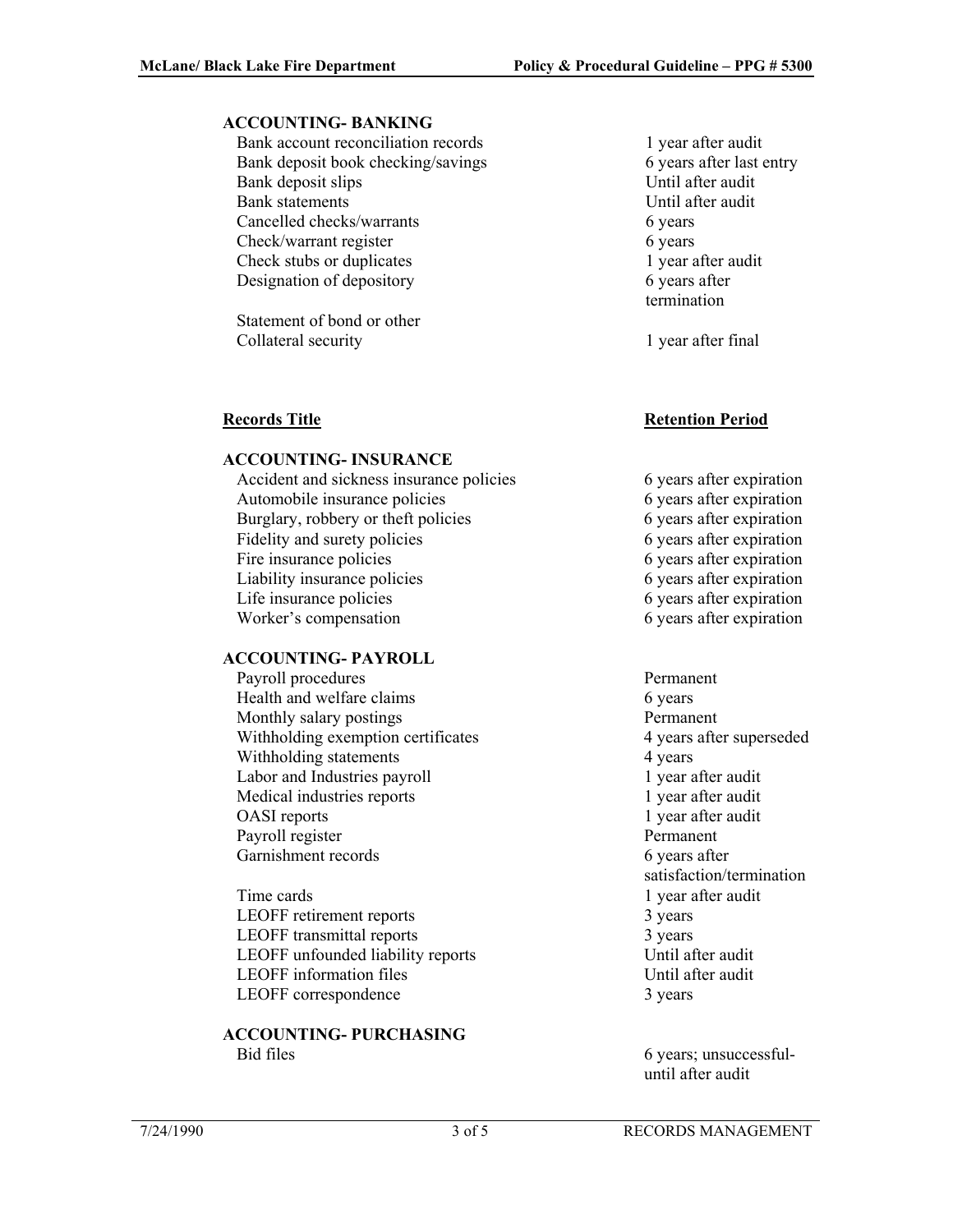| Purchase order                         | 6 years                 |
|----------------------------------------|-------------------------|
| Requisitions                           | 6 years                 |
| Receiving reports                      | 6 years                 |
|                                        |                         |
| Contracts and agreements               | 6 years after contract  |
|                                        | termination             |
| Purchasing lists                       | Until after audit       |
|                                        |                         |
| <b>ACCOUNTING- GRANTS</b>              |                         |
|                                        |                         |
| Grant applications                     | 3 years; unsuccessful-2 |
|                                        | years                   |
| Grant agreements                       | 3 years                 |
| Project reports                        | 3 years                 |
| Warrants                               | 6 years                 |
| Vouchers                               |                         |
|                                        | 6 years                 |
| Voucher registration                   | 6 years                 |
| Financial status report                | 3 years                 |
| Final expenditure report               | 3 years                 |
| Financial support documents            | 3 years; non-           |
|                                        | continuing-1 year       |
|                                        |                         |
|                                        |                         |
| <b>ADMINISTRATION- PERSONNEL</b>       |                         |
| Application (not hired)                | 1 year                  |
| Personnel file                         | 6 years after           |
|                                        | termination             |
| Request for leave                      | 3 years                 |
| Cumulative leave card                  | 3 years                 |
| Minutes of civil service board         | Permanent               |
|                                        |                         |
| Rules of civil service board           | permanent               |
| Employee history                       | 6 years                 |
| Position classification studies        | Permanent               |
| Position description histories         | Permanent               |
| Job specifications                     | Permanent               |
|                                        |                         |
| VOLUNTEER FIREMEN'S RELIEF AND PENSION |                         |
|                                        |                         |
| Minutes                                | Permanent               |
| Receipts                               | 6 years                 |
| Vouchers                               | 6 years                 |
| Annual report of expenses              |                         |
| and disbursements                      | 6 years                 |
| Annual remittance                      | Permanent               |
| Accident reports                       | 6 years                 |
|                                        |                         |
| <b>DATA PROCESSING</b>                 |                         |
|                                        |                         |
| Feasibility, design and programming    | 3 years after           |
|                                        | termination             |
| System maintenance                     | 3 years after           |
|                                        | termination             |
| Operational data                       | 1 year                  |
| Post implementation review             | Until termination       |
| System backup data                     | Until superseded        |
|                                        |                         |